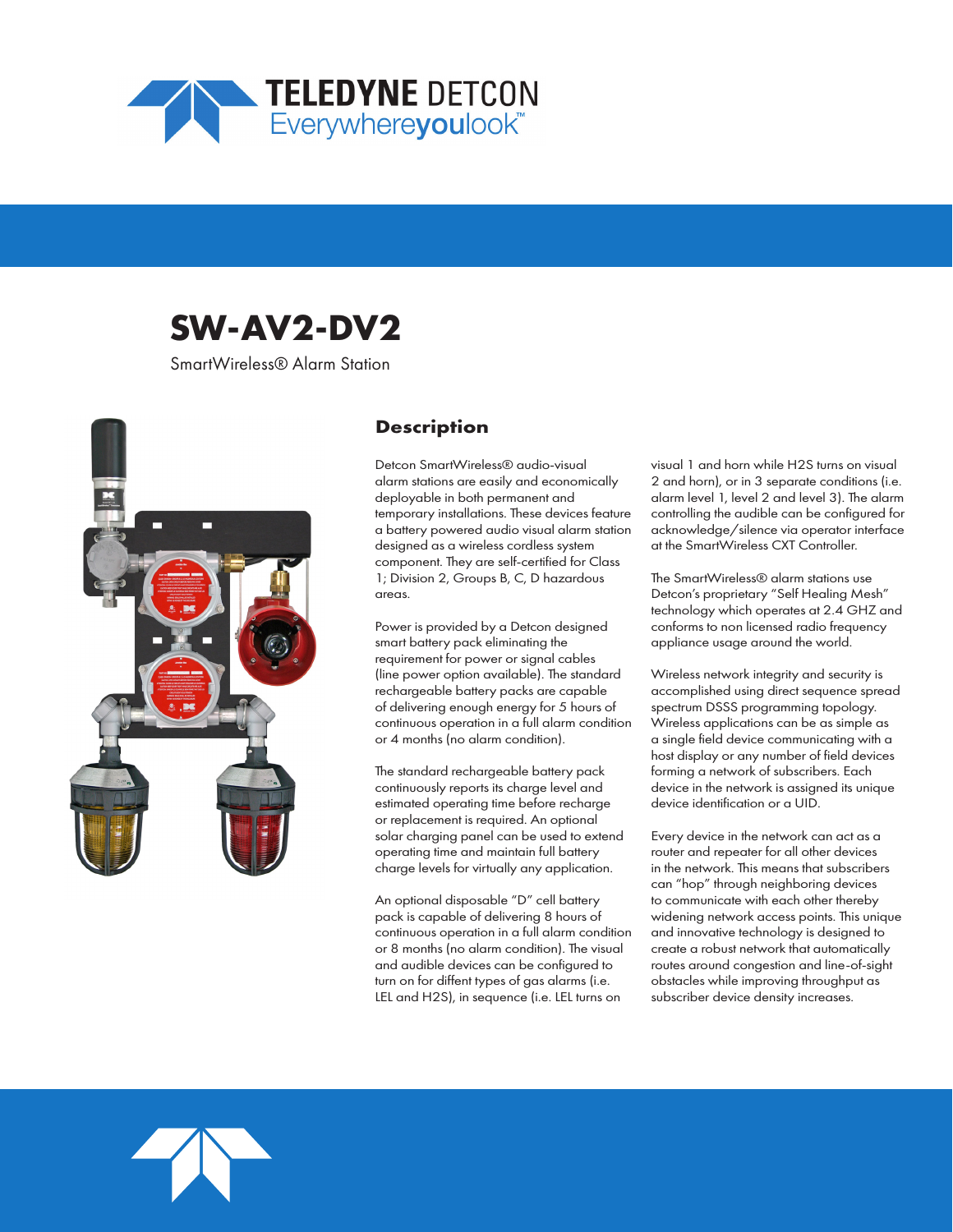| Wireless-Cordless®                           |
|----------------------------------------------|
| Line Power Option Available                  |
| Configurable with Audible & Visual           |
| Two Strobes, or Two Audibles                 |
| 4-6 Hours Continuous Operation in Full Alarm |
| Class I, Div II, Groups B, C, D              |

### **Features Applications**

| Oil and Gas Drilling Rigs          |
|------------------------------------|
| Oil and Gas Production Sites       |
| <b>Wastewater Treatment Plants</b> |
| Food and Beverage Processing       |
| Pulp and Paper Mills               |
| Refining and Petrochemical         |
|                                    |

## **Alarm Station Specifications**

| Input/Output              | 2.4 GHz DSSS radio transmission                                    |
|---------------------------|--------------------------------------------------------------------|
| Electrical Classification | Class I; Div 2; Groups B, C, D                                     |
| Dimensions                | 33.75"H x 18.3"W x 12.25"D; 857mmH x 464mmW<br>$\times$ 311 mm $D$ |
| Weight                    | 38 lbs.; 17.23 kg                                                  |
| Warranty                  | vear                                                               |

## **Electrical Specifications**

| Power Input       | 6-30 vdc and/or<br>Rechargeable battery pack or<br>Internal "D" size disposable battery pack                                                                                                                                                                                                                                                                                                                                               |
|-------------------|--------------------------------------------------------------------------------------------------------------------------------------------------------------------------------------------------------------------------------------------------------------------------------------------------------------------------------------------------------------------------------------------------------------------------------------------|
| Power Consumption | 20mW (Low Power Mode)<br>100mW (Typical)<br>9.72W one alarm; 18.84W two alarms; 27.96W<br>three alarms                                                                                                                                                                                                                                                                                                                                     |
| Performance       | Transmit Power Output: 18dBm                                                                                                                                                                                                                                                                                                                                                                                                               |
| RF                | Outdoor RF Line of Sight (with standard antenna): 1 Mile<br>Interface Data Rate: 9,600bps<br>Throughput Data Rate: 19,200bps<br>RF Data Rate: 250,000bps<br>Transceiver Sensitivity: - 102dBm<br>Frequency: 2.40-2.48GHz<br>RF Channels: 16, each 5Mz Wide<br>Output Power: 100mW (20.5dBm) EIRP<br>Spread Spectrum: DSSS (Direct Sequence Spread<br>Spectrum)<br>Modulation: 0-QPSK<br>Supported Network Topologies: Mesh, Point-to-Point |
| Antenna           | O db 1" Whip with Screw on Radome Antenna Guard                                                                                                                                                                                                                                                                                                                                                                                            |
| I/O Protection    | Over-voltage, Miswiring, EMI/RFI Immunity                                                                                                                                                                                                                                                                                                                                                                                                  |

## **Visual Alarm Specifications**

| Output      | Intense light; flashing standard, configurable to steady<br>burn |
|-------------|------------------------------------------------------------------|
| Lamp type   | LED array                                                        |
| Flash rate  | 60 flashes per minute                                            |
| Lamp life   | 60,000 hours                                                     |
| Lens colors | Amber, blue, clear, green, and red                               |

| Output | Long Flare: $115dB(A) \pm 3dB(A)$ (tone dependent)<br>Short Flare: 108dB(A) ± 3dB(A) (tone dependent) |
|--------|-------------------------------------------------------------------------------------------------------|
| Tones  | 27 User Selectable Tones Available                                                                    |
|        |                                                                                                       |

## **Audible Alarm Specifications Environmental Specifications**

Operating Temperature -20°C to +60°C; -4°F to +140°F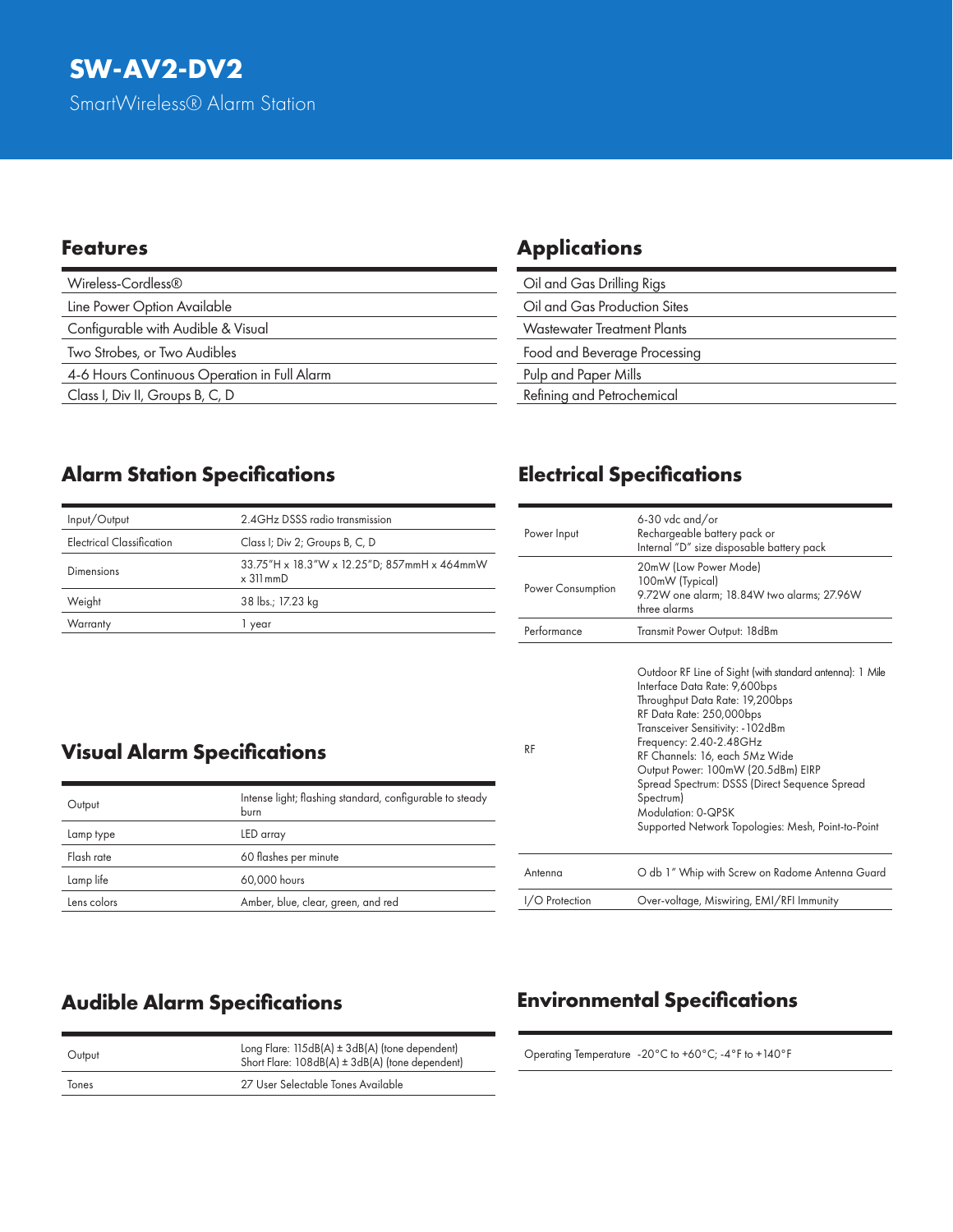### **Battery Specifications Accessory Options**

**Smart Rechargeable Battery (2):** 4 months (no alarm condition): 5 hours (full alarm) (-20°C to +60°C; -4°F to +140°F discharge temperature; -30°C intermittent).

**Disposable "D" Cell Battery Pack (2):** 8 months (no alarm condition) 8 hours (full alarm) (-55°C to +85°C; -67°F to +185°F discharge temperature).

Tripod for Mounting Mini Tripod for Mounting 7db Gain Antenna Solar Charging Panel

Specifications subject to change without notice

## **Order Guide**

**Part Number Part Number**

977-2U OW-1P2- Q Model SW-AV2-DV2 Alarm Station (1 horn, 2 strobes )

See legend below to complete the part number.



D - Disposable "D" cell battery pack